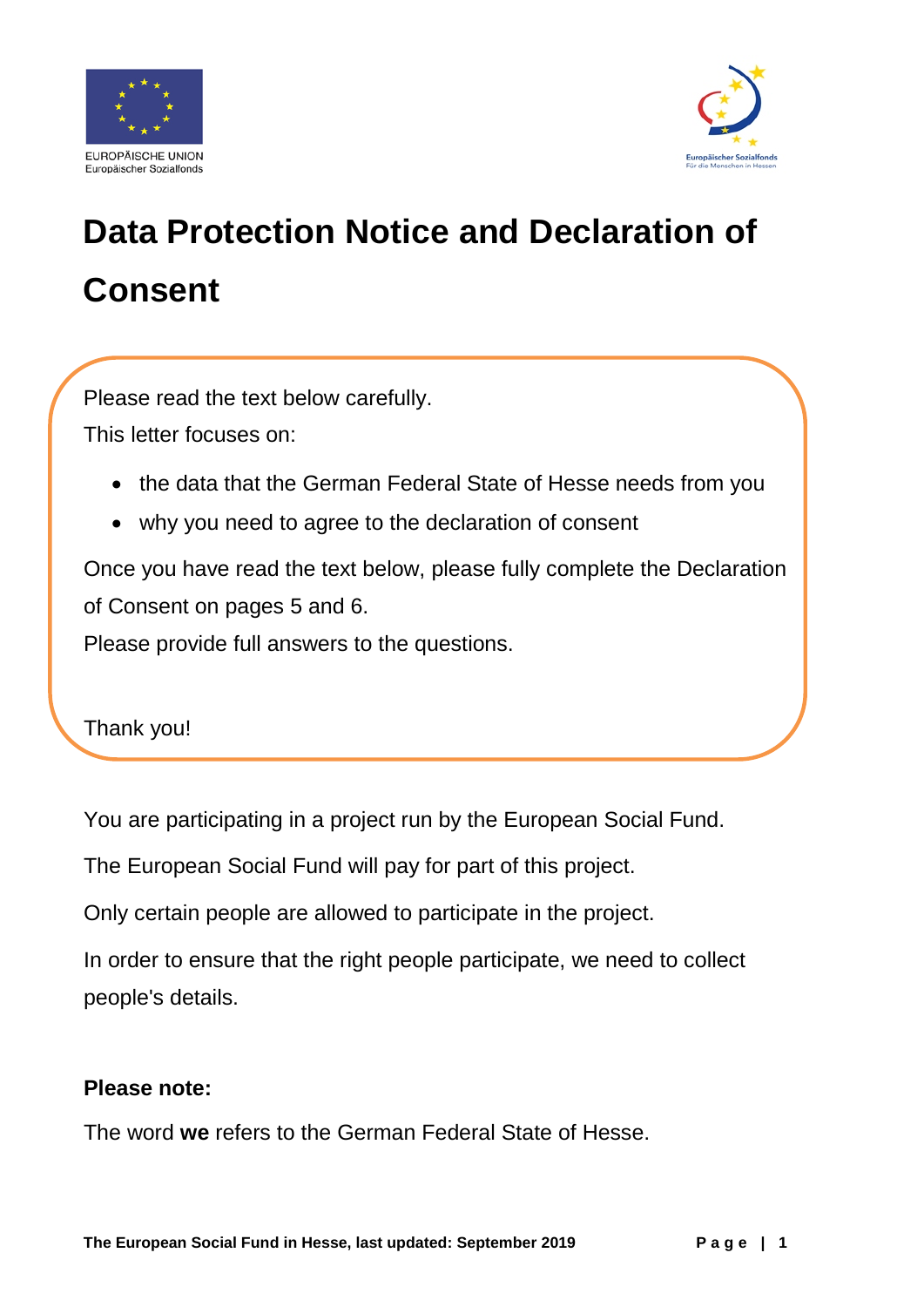### **We have been commissioned to collect your data.**

When doing so, we must comply with data protection law.

#### **How we obtain your data:**

We ask you questions or we ask you to fill out a questionnaire. We need your details.

For example:

- Age and gender
- Educational background, for example: what school leaving certificate or vocational training you have achieved/completed
- Employment status, for example: whether you currently have a job or are unemployed

### **Important!**

Please provide full answers to the questions.

If you do not fully answer the questions, you will

not be allowed to participate in the project.

### **There are only a few questions that you do not have to answer.**

You can, however, choose to answer these questions as well.

You can choose to answer the following optional questions:

- Questions on disabilities
- Questions on discrimination
- Questions on your migration background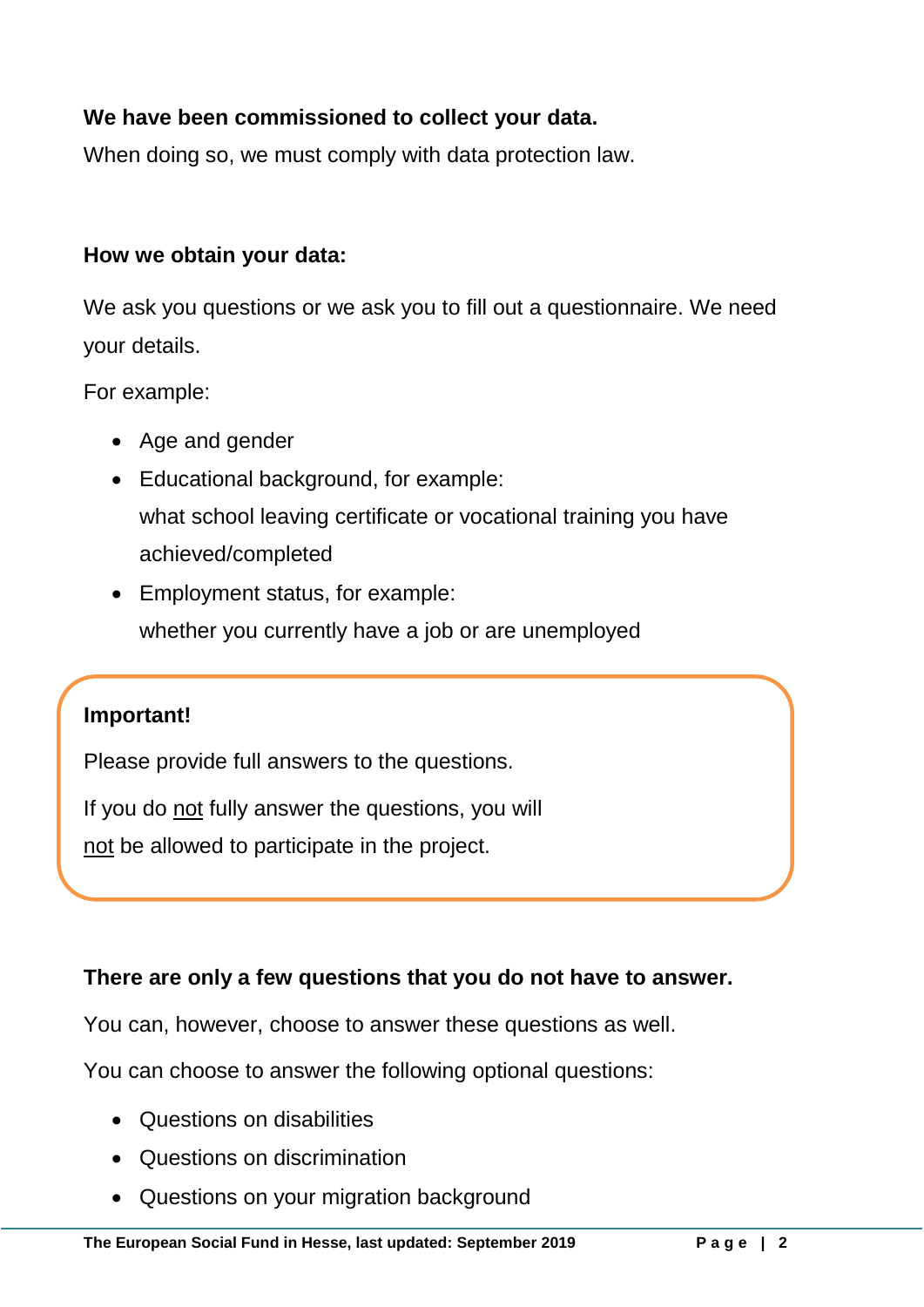### **We will pass your data on to:**

- the Economic and Infrastructure Bank of Hesse (WIBank)
- organisations that are supporting and evaluating the project

### **How we protect your data:**

Your name and address will be replaced by a number.

Your answers are therefore kept separate from your name

and address.

### **Your name and address may only be linked to your answers in a few very rare cases.**

Your name, address and answers can be linked:

when subsequent surveys are carried out,

for example for the scientific studies conducted for the project.

### **We write reports on the project.**

The reports are for the European Commission and the German Federal State of Hesse.

These reports never contain your name or your address.

### **You can withdraw your consent at any time.**

To withdraw your consent, please send us notice of withdrawal.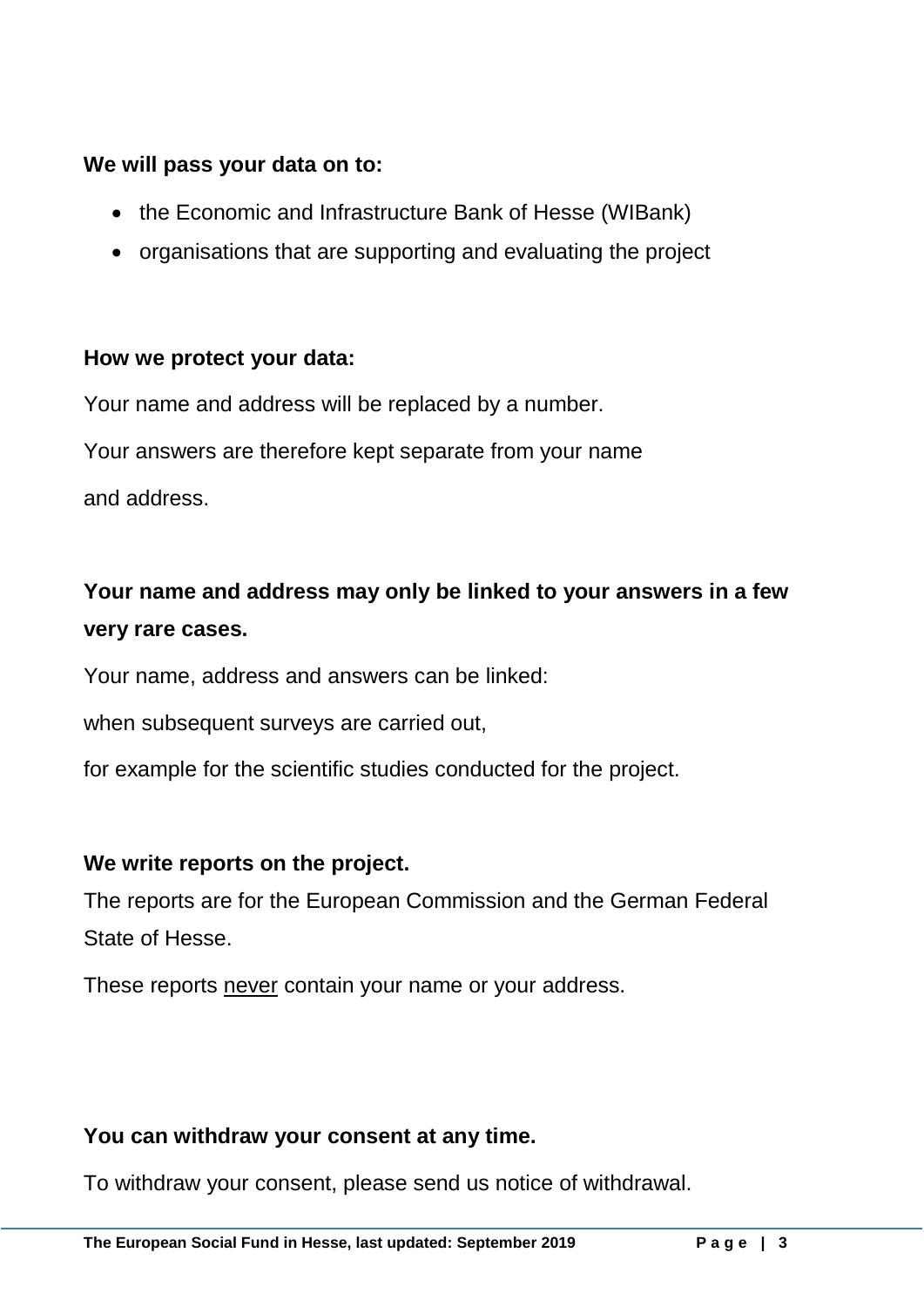We will then delete your data.

### **If you want to withdraw your consent, please send your notice of withdrawal to:**

Wirtschafts- und Infrastrukturbank Hessen Europäische Strukturfonds, Arbeitsmarkt / ESF Consult Hessen Standort Wiesbaden Gustav-Stresemann-Ring 9 65189 Wiesbaden **Germany** Website: [www.esf-hessen.de](http://www.esf-hessen.de/)

### **When do we delete your data:**

We have to write reports on the project for the European Commission. Once we have written all of our reports, we will delete your data.

Please now fill out the Declaration of Consent in full.

Please provide full answers to the questions.

Thank you!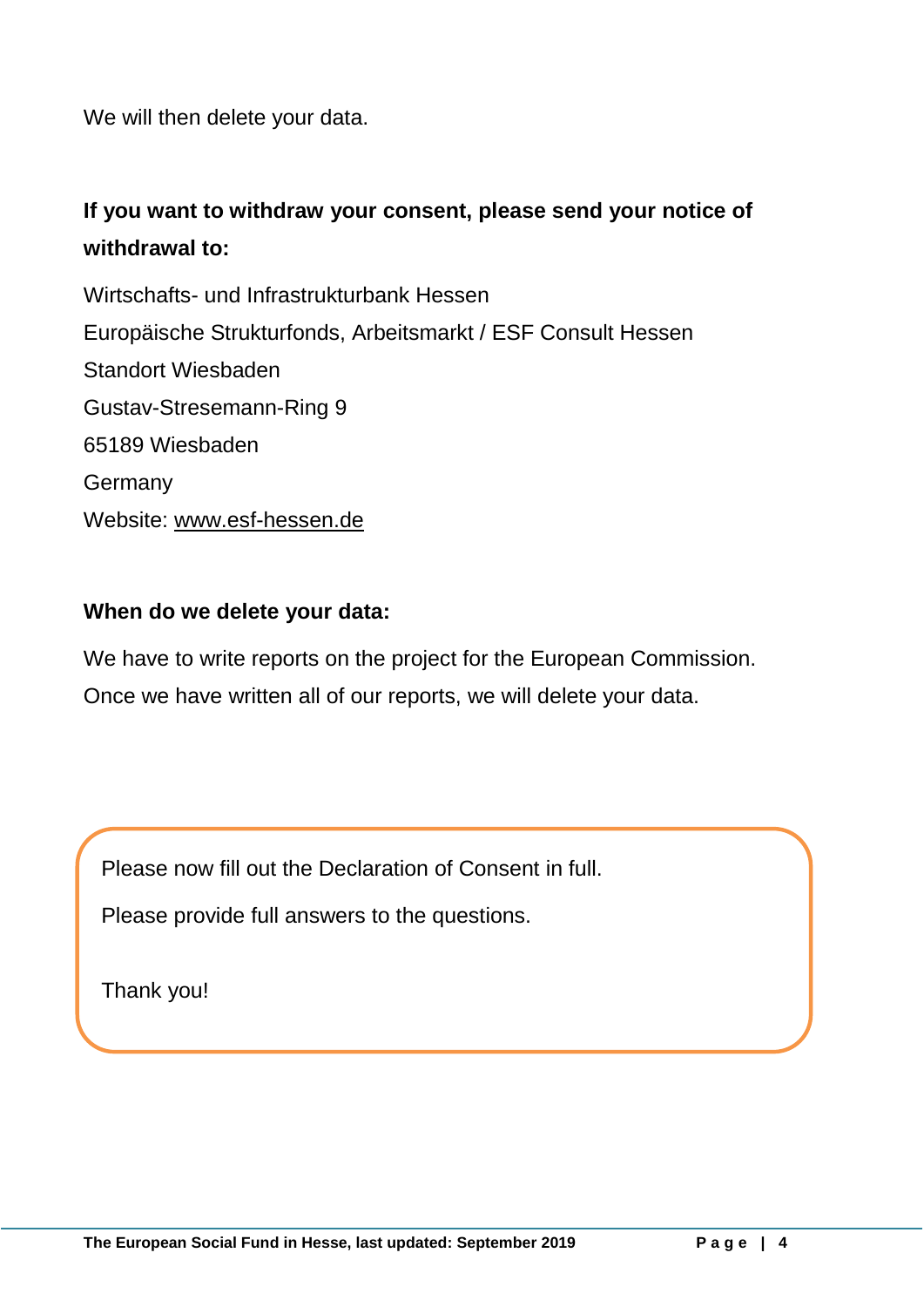### **Declaration of Consent** *[Einwilligungs-Erklärung]*

I have been informed about how my data will be used.

I can only participate in the project if I give my consent in this form.

I also need to provide full answers to the questions in order to participate.

| I consent to this: | $\Box$ Yes [Ja] | $\Box$ No [Nein] |
|--------------------|-----------------|------------------|
|--------------------|-----------------|------------------|

*[Ich bin damit einverstanden, dass meine Daten erhoben und verarbeitet werden.]*

Data may be obtained from me six months after the project or later.

For example:

details on my employment situation

Answering these questions is optional.

Details may be obtained by:

- organisations that were involved in the project
- organisations conducting scientific studies

I consent to this: Yes *[Ja]* No *[Nein]*

*[Ich bin damit einverstanden, dass ich sechs Monate nach dem Projekt oder später befragt werde.]*